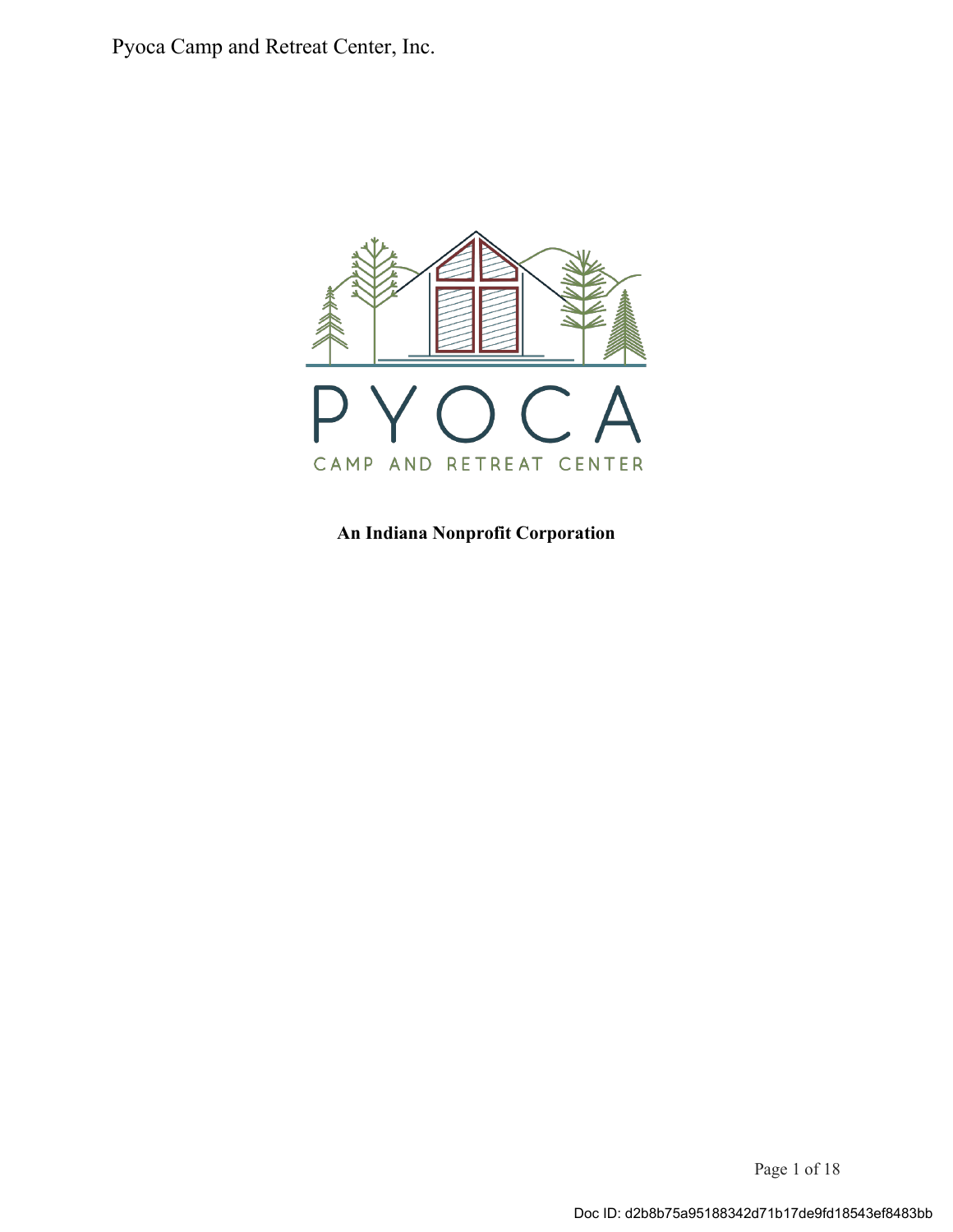## **ARTICLE I**

# **NAME AND PRINCIPAL OFFICE**

#### **1.01. Name and Principal Office.**

The name of this corporation shall be Pyoca Camp and Retreat Center, Inc. ("the "Corporation".) The principal office of the Corporation shall be located at 886 East County Rd. 100 South, Brownstown, IN 47220.

## **ARTICLE II**

## **PURPOSE AND POWERS**

#### **2.01. Purpose.**

Pyoca Camp and Retreat Center, Inc. ("Pyoca") is a nonprofit charitable organization continuing the mission and ministry began when it was founded in 1952 as a Presbyterian summer camp. The Corporation is now an independent camp and retreat center with strong connections to the Presbyterian Church (U.S.A.), and is available to religious groups and schools as well as Scouting, 4-H, and other secular nonprofit organizations. Pyoca's mission is to be a place where all are welcome in God's love to explore, grow, rest, and play. Pyoca welcomes all, and the staff, values, and culture of the organization shall always reflect an atmosphere of Christian hospitality; and

- **a)** The Corporation is an Indiana nonprofit corporation and shall be operated exclusively for public and charitable purposes within the meaning of Section  $501(c)(3)$  of the Internal Revenue Code of 1986, or the corresponding section of any future Federal tax code; and
- **b)** The property of the Corporation is irrevocably dedicated to public and charitable purposes, and no part of the net income or assets of the Corporation shall ever inure to the benefit of any private person; and
- **c)** No substantial part of the Corporation's activities shall consist of attempts to influence

Page 2 of 18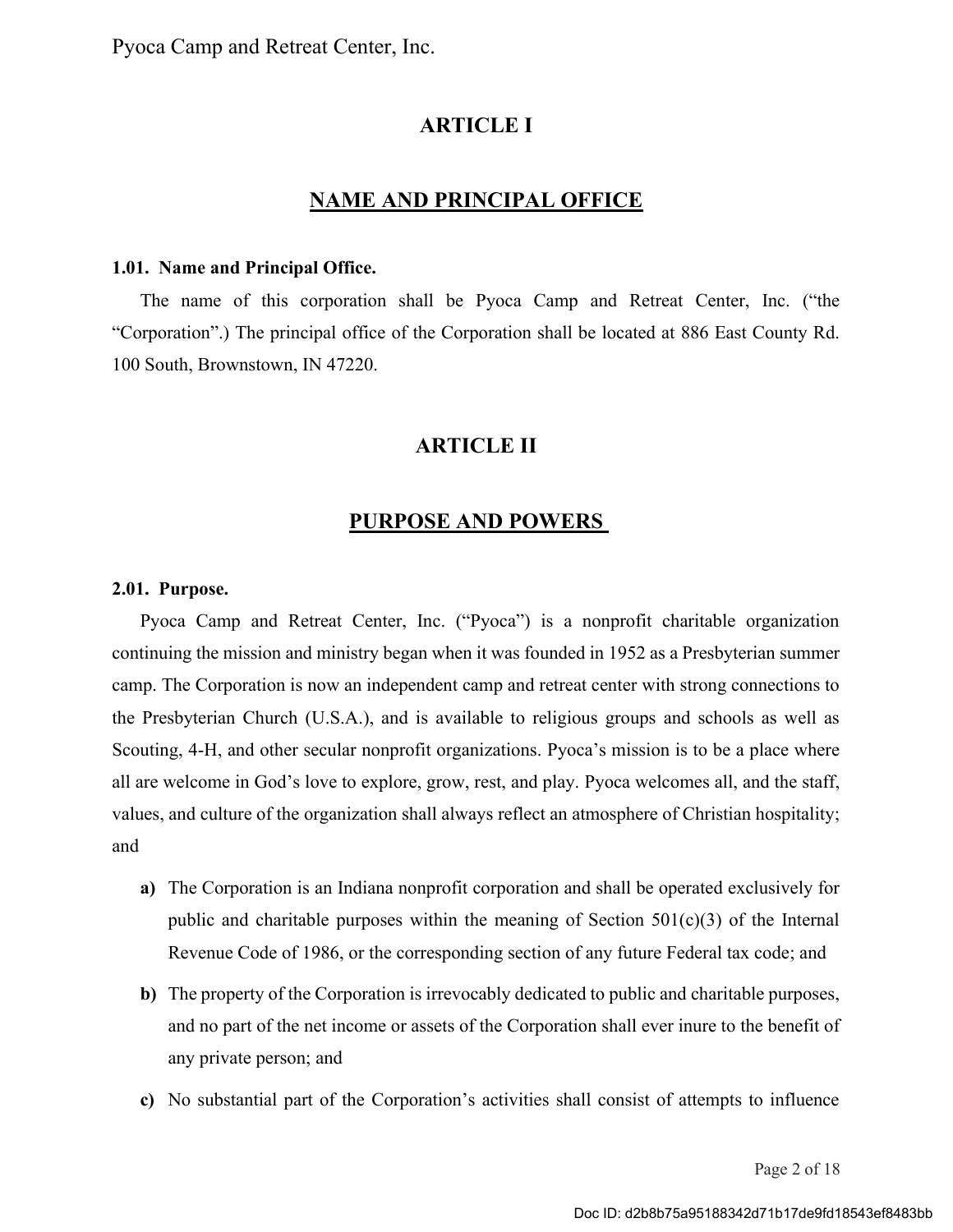legislation; and

- **d)** The Corporation will not participate or intervene in any political campaign of a candidate for public office; and
- **e)** The Corporation may, from time to time as directed by its Board of Directors, collaborate with other nonprofit organizations consistent with its mission.

#### **2.02. Powers.**

The Corporation shall have all powers granted to Indiana nonprofit corporations by the Indiana Nonprofit Corporation Act of 1991, as it may be amended from time to time. The Corporation shall have the power, directly or indirectly, alone or in conjunction or cooperation with others, to do any and all lawful acts which may be necessary or convenient to affect the charitable purposes for which the Corporation is organized, and to aid or assist other organizations or persons whose activities further accomplish, foster, or attain such purposes. The Corporation may accept contributions from the public and private sectors, whether financial or in-kind contributions.

#### **2.03. Exempt Activities Limitation.**

Notwithstanding any other provision of these Bylaws, no director, officer, employee, or representative of this Corporation shall take any action or carry on any activity by or on behalf of the Corporation not permitted to be taken or carried on by an organization exempt under Section 501(c)(3) of the Internal Revenue Code as it now exists or may be amended, or by any organization contributions to which are deductible under Section  $170(c)(2)$  of such Code and Regulations as it now exists or may be amended. No part of the net earnings of the Corporation shall inure to the benefit or be distributable to any director, officer, or other private person, except that the Corporation shall be authorized and empowered to pay reasonable compensation for services rendered and to make payments and distributions in furtherance of the purposes set forth in the Articles of Incorporation and these Bylaws.

# **ARTICLE III**

## **MEMBERSHIP**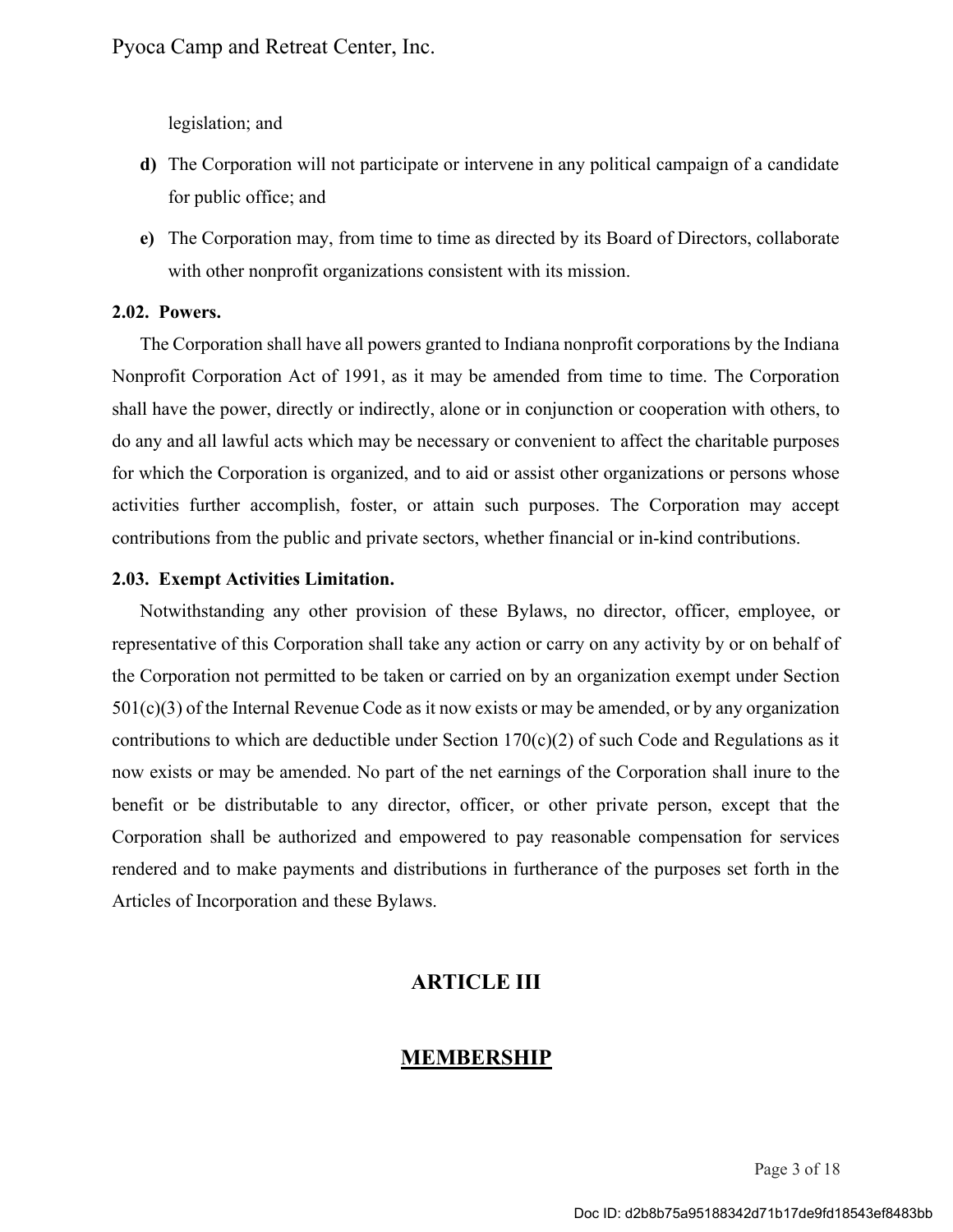#### **3.01. Membership.**

The Corporation shall have no members. The Corporation has vested the management of the business and affairs of the Corporation in its Board of Directors (the "Board").

## **ARTICLE IV**

## **BOARD OF DIRECTORS**

#### **4.01. Purpose.**

The Board of Directors shall be responsible for carrying out the mission of the Corporation to provide Christian hospitality and nurture to those who participate in Pyoca's activities and programs. The Board shall be responsible for establishing the governing policies of the Corporation, electing and evaluating the performance of the Head of Staff, electing other senior officers upon the recommendation of the Head of Staff, and ensuring the appropriate stewardship of the buildings, facilities, and financial resources of the Corporation and its success in achieving its stated mission. The Board shall carry out and manage the business and affairs of the Corporation subject to the Articles of Incorporation; these Bylaws; and the Covenant and Agreement with the Presbytery of Whitewater Valley, the Presbytery of Ohio Valley, and Pyoca Camp and Retreat Center.

## **4.02. Powers and Duties.**

All corporate powers shall be exercised by or under the authority of the Board and the affairs of the Corporation shall be managed under the direction of the Board, except as otherwise provided by law. The duties of the Board, are, in addition to those stated above in section 4.01, at a minimum to:

- **a)** Oversee the work of the Corporation and ensure that it stays true to its mission and purpose; and
- **b)** Oversee the work of the Head of Staff, providing an annual evaluation and setting his/her compensation; and

Page 4 of 18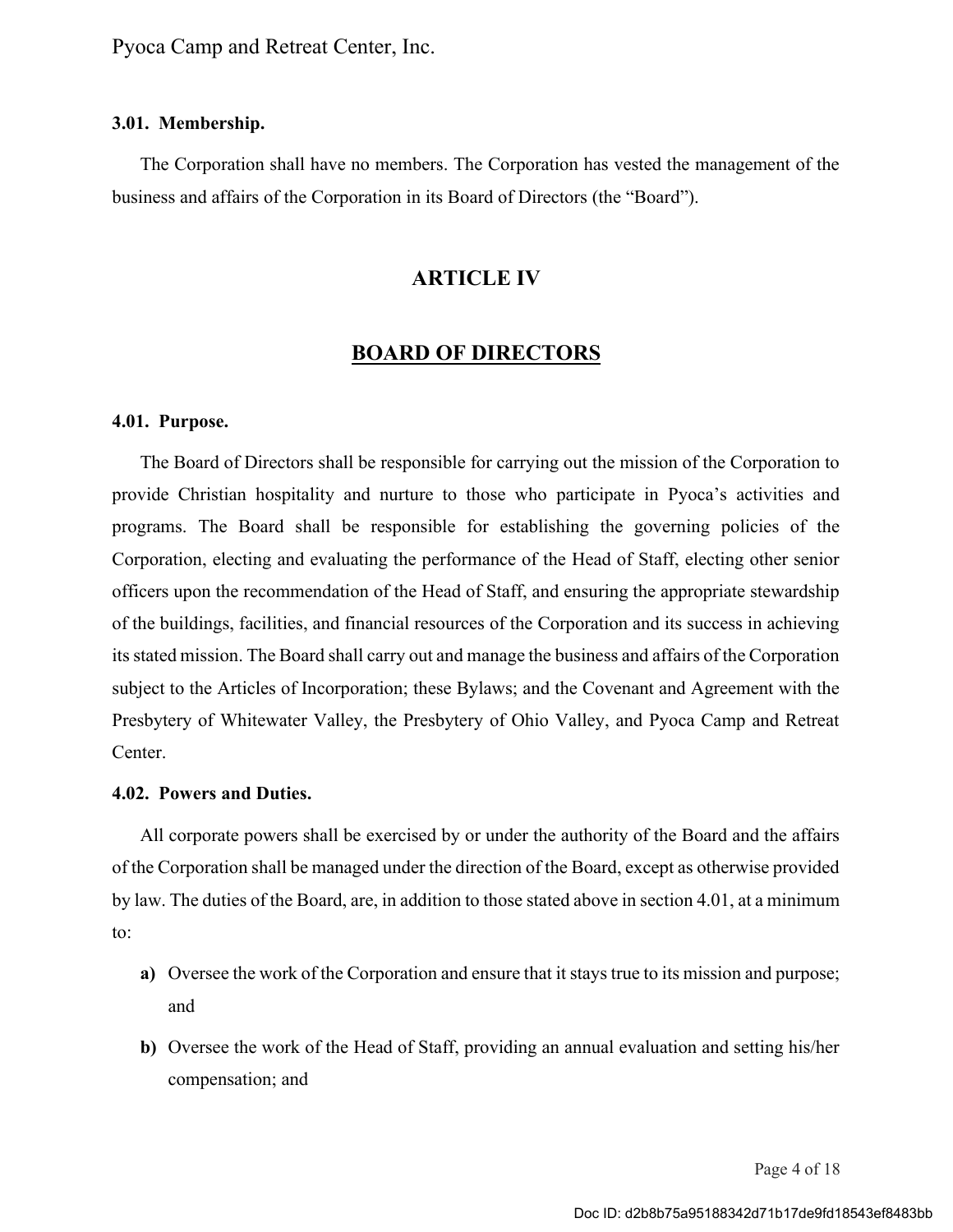- **c)** Approve the employment of other senior personnel upon the recommendation of the Head of Staff; and
- **d)** Create and oversee the work of the Board's committees; and
- **e)** Prepare and monitor the annual budget of the Corporation and provide for an annual review of the Corporation's finances; and
- **f)** Provide for adequate insurance for the Corporation, its officers and directors, and its activities and programs; and
- **g)** Establish and regularly review the policies of the Corporation.

#### **4.03 Qualifications of Directors.**

To be eligible to serve as a member of the Board of Directors, an individual must be at least eighteen years old at the time of election, pass a criminal records and background check, and be interested in and willing to promote, support, and advocate for Pyoca and its programs. A director shall make his/her best efforts to prepare for and attend all meetings of the Board and any Board committees to which the director is appointed, shall make an annual financial contribution to the Corporation, and shall actively participate in the life and work of the Corporation.

#### **4.04 Number of Directors.**

The Corporation's Board of Directors shall consist of at least nine persons. The number of directors may be increased or decreased by adoption of a resolution by the Board of Directors; provided, however, that at any time there shall be no fewer than nine and no more than seventeen members of the Board of Directors; and

- **a)** The Presbytery of Whitewater Valley shall, at all times, retain the right to hold at least three but not more than six seats on the Board of Directors; and
- **b)** The Presbytery of Ohio Valley shall, at all times, retain the right to hold at least three but not more than six seats on the Board of Directors; and
- **c)** At-Large members shall, at all times, consist of at least three but not more than five seats on the Board of Directors.

#### **4.05. Terms.**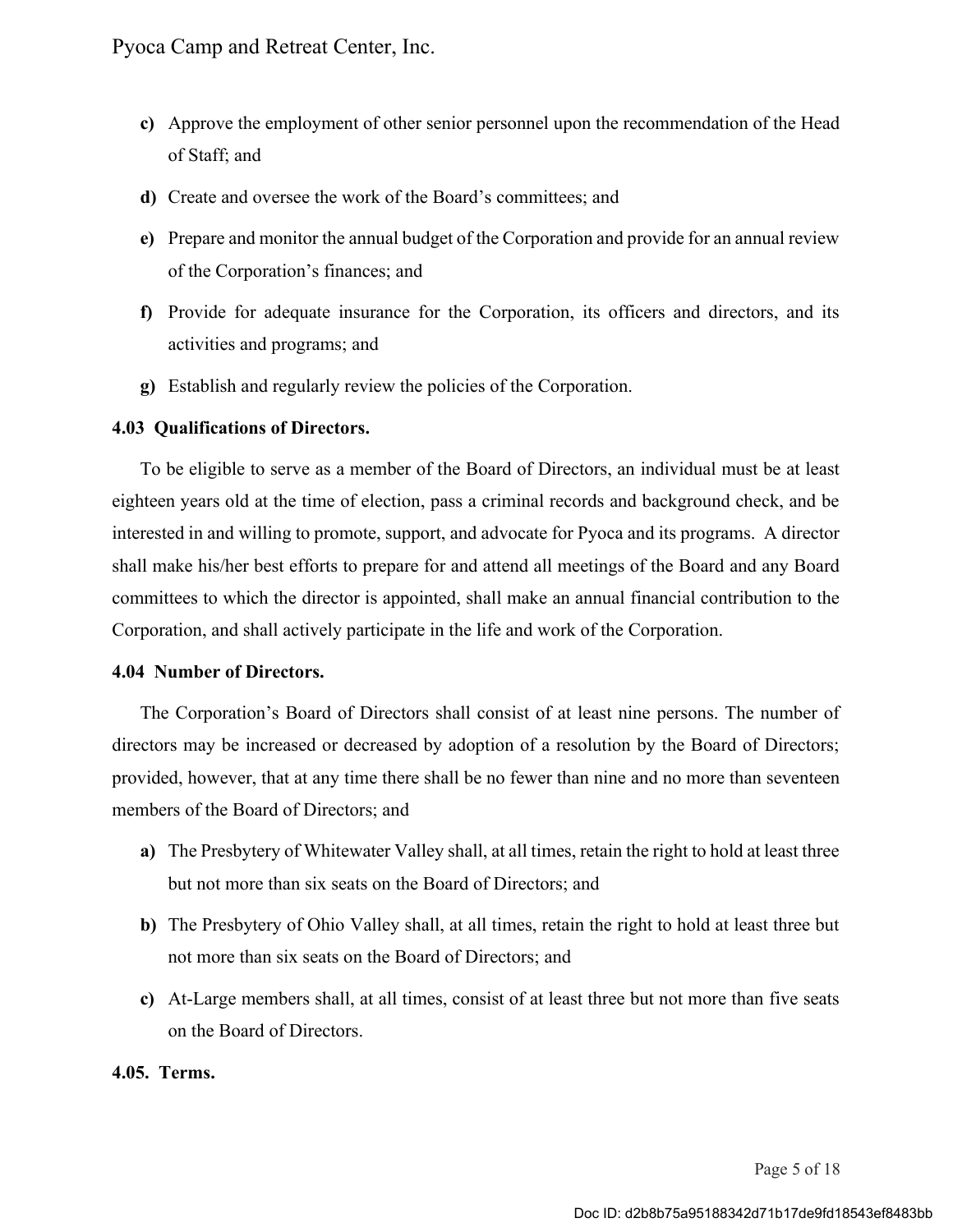- **a)** All directors shall be elected to serve a three-year term; and shall be allowed to serve no more than two consecutive terms before rotating off the Board for at least one year.
- **b)** Director terms shall be staggered so that approximately one-third the number of directors will end their terms in any given year.
- **c)** The term of office shall be considered to begin January  $1<sup>st</sup>$  of the first year in office and end December  $31<sup>st</sup>$  of the third year in office, unless the term is extended until such time as a successor has been elected, which shall not exceed six months. If a director's successor has not been elected within six months of the end of a director's term, the position shall remain vacant until the next annual meeting of the Board.

#### **4.06. Nomination of Directors.**

New members for the seats held by the Presbytery of Whitewater Valley and the Presbytery of Ohio Valley shall be nominated by them according to their respective existing processes. The Executive Committee, or an alternate committee selected by the Board for the purposes of nominating such members, shall nominate new members for At-Large seats on the board.

#### **4.07. Election of Directors.**

New nominees for director shall be elected by majority vote of the existing Board members at the annual meeting, which will be held in January. Two types of vacancies shall be filled when necessary:

- **a) Expected Vacancies.** The Board of Directors may fill vacancies due to the expiration of a director's term of office, resignation, death, or removal of a director or may appoint new directors to fill a previously unfilled Board position, subject to the maximum number of directors under these Bylaws.
- **b) Unexpected Vacancies.** Vacancies in the Board of Directors due to resignation, death, or removal shall be filled, by a majority Board vote, for the balance of the term of the director being replaced.

#### **4.08. Removal of Directors.**

A director may be removed by two-thirds vote of the Board then in office, if:

**a)** the director is absent and unexcused from two or more meetings of the Board of Directors

Page 6 of 18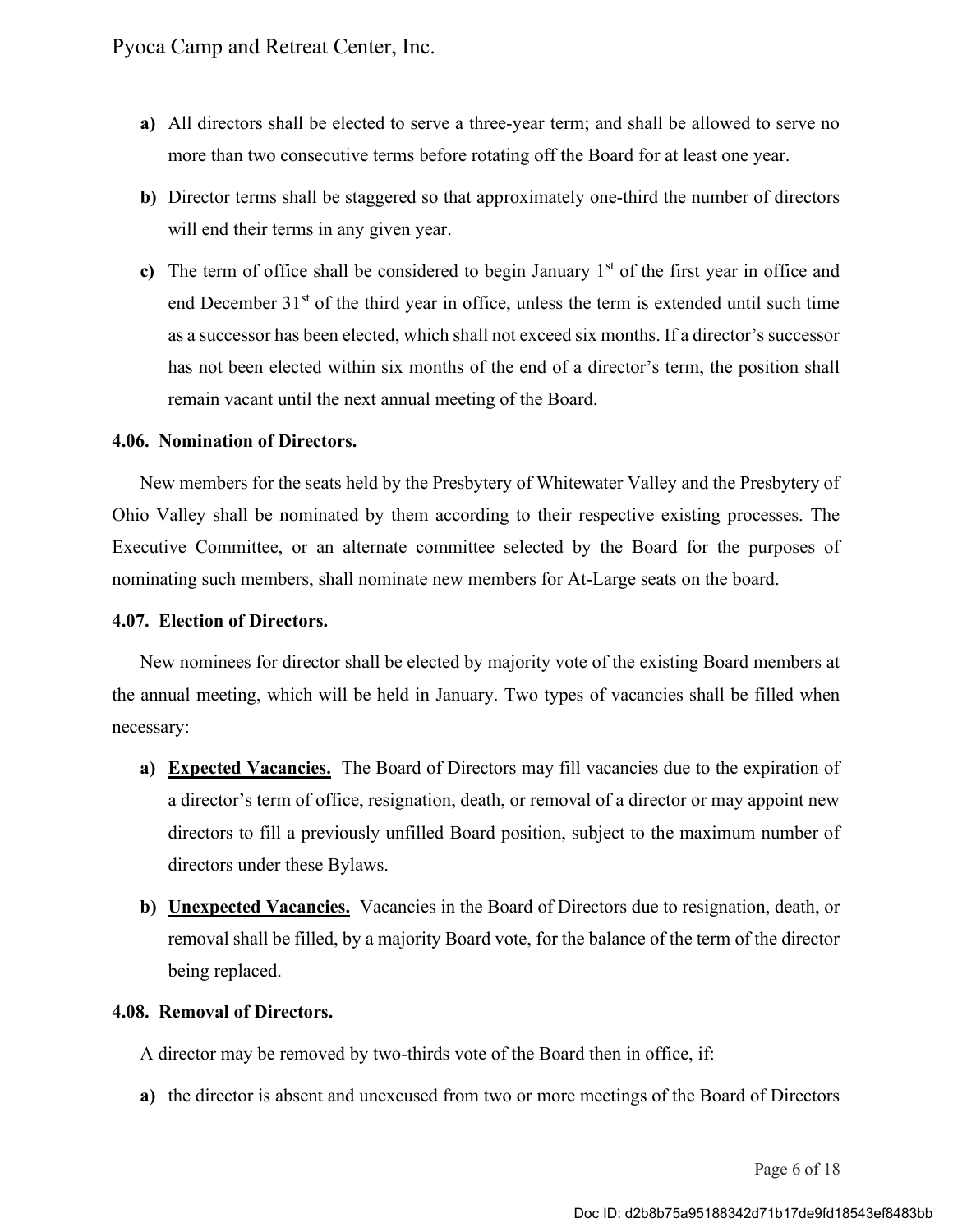in a twelve-month period. The Board President is empowered to excuse directors from attendance for a reason deemed adequate by the Board President. The President shall not have the power to excuse him/herself from the Board meeting attendance and in that case, the Board Vice President shall excuse the President; or

- **b)** for cause or no cause, if before any meeting of the Board at which a vote on removal will be made the director in question is given electronic or written notification of the Board's intention to discuss her/his case and is given the opportunity to be heard at a meeting of the Board; or
- **c)** either the Presbytery of Whitewater Valley or the Presbytery of Ohio Valley determines that a member or members holding one or more of their seats is (are) no longer able to effectively represent the Presbytery on the Board (for example, if they have physically moved outside the boundaries of the Presbytery). The Executive Committee, or other committee of the Board tasked with nominating At-Large members, could then choose to nominate the member or members for election to an open At-Large seat if one exists.

## **4.09. Board of Directors Meetings.**

- **a) Regular Meetings.** The Board of Directors shall have a minimum of four regular meetings each calendar year at dates, times, and places fixed by the Board. Board meetings shall be held upon thirty days' notice by first-class mail, electronic mail, or facsimile transmission or seven days' notice delivered personally or by telephone. If sent by mail, facsimile transmission, or electronic mail, the notice shall be deemed to be delivered upon its deposit in the mail or transmission system. Notice of meetings shall specify the place, day, and hour of meeting. The purpose of the meeting need not be specified, and any business of the Board may be conducted at a regular Board meeting consistent with these Bylaws.
- **b) Special Meetings.** Special meetings of the Board may be called by the President, Vice President, Secretary, Treasurer, or any five other members of the Board of Directors. A special meeting shall be held upon fourteen days' notice by first-class mail, electronic mail, or facsimile transmission or seven days' notice delivered personally or by telephone. If sent by mail, facsimile transmission, or electronic mail, the notice shall be deemed to be delivered upon its deposit in the mail or transmission system. Notice of meetings shall specify the place, day, and hour of meeting and the purpose of the meeting. In an exigent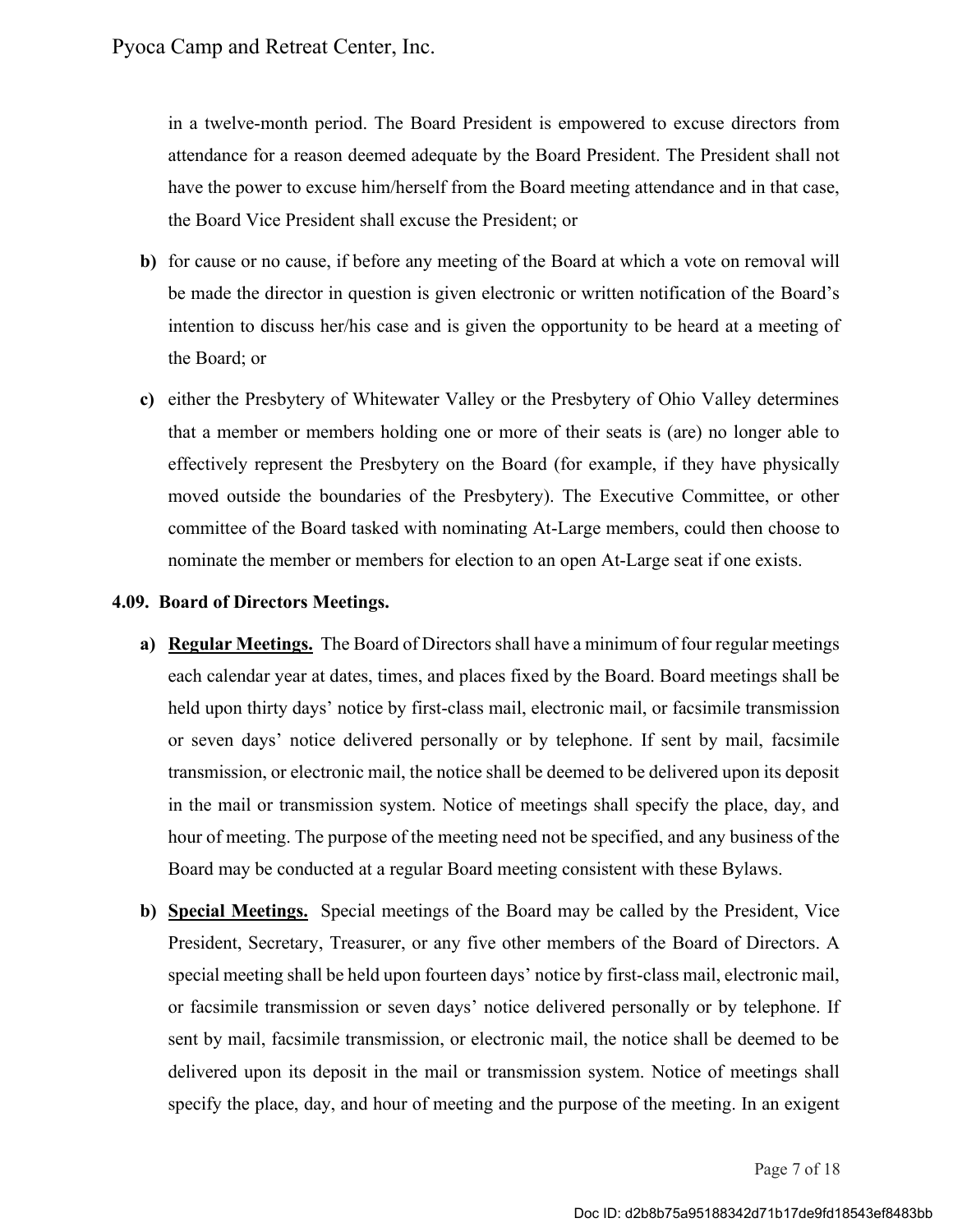circumstance, a special emergency meeting of the Board may be called on not less than twenty-four hours' notice, provided notice of the date, time, location, and purpose of the special emergency Board meeting is given to each director by telephonic and electronic mail notification.

**c) Waiver of Notice.** Any director may waive notice of any meeting, in accordance with Indiana state law.

## **4.10. Manner of Acting**.

- **a) Quorum.** A majority of the directors in office immediately before a meeting shall constitute a quorum for the transaction of business at that meeting of the Board. No business shall be considered by the Board at any meeting at which a quorum is not present.
- **b) Majority Vote.** Except as otherwise required by law, by the Articles of Incorporation, or by these Bylaws, the act of the majority of the directors present at a meeting at which a quorum is present shall be the act of the Board. There shall be no voting by proxy. If the occasion should arise that directors of the Board are unable to make a decision based on a tied number of votes, the President, Vice President, Secretary, or Treasurer, in that order of precedence, shall have the power to cast a tie-breaking vote and decide the final action of the Board based upon his/her discretion and best judgment.
- **c) Participation.** Except as required otherwise by law, the Articles of Incorporation, or these Bylaws, directors may participate in a regular or special meeting through the use of any means of communication by which all directors participating may simultaneously hear each other during the meeting, including in person, internet video meeting, or by telephonic conference call. The President may invite other persons, such as, for example, Pyoca staff members or professional advisors to the Corporation, to attend Board meetings and such persons shall be granted voice, but no vote, at any such meeting.
- **d) Parliamentary Guidance.** Robert's Rules of Order (Newly Revised or as thereafter amended or revised) shall be used for parliamentary guidance. In the event of any conflict or inconsistency, these Bylaws and the laws of Indiana shall control.

## **4.11. Informal Action by the Board.**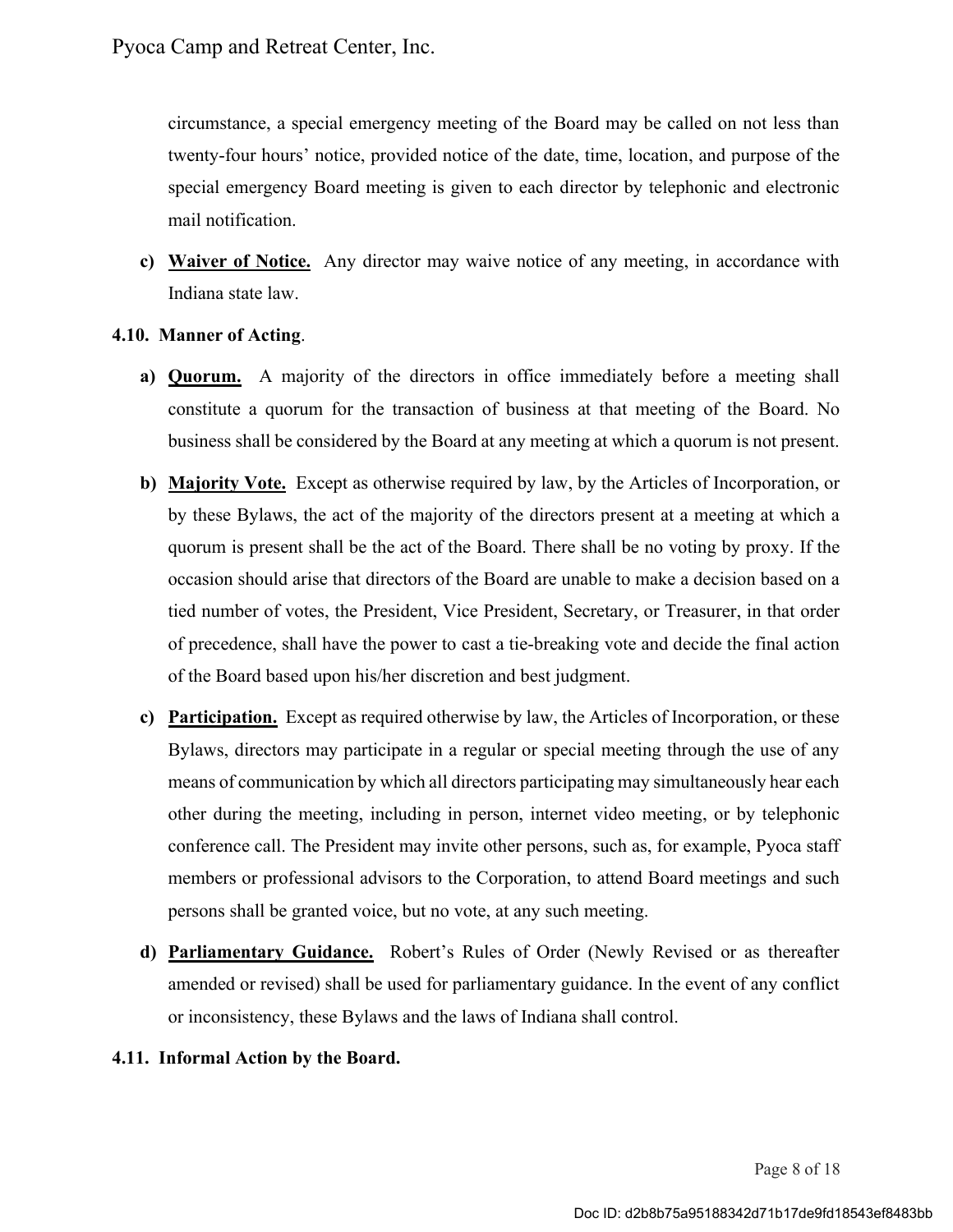Any action required or permitted to be taken by the Board at a meeting of the directors may be taken without a meeting if notice of the intent to take action without a meeting is given to all directors in the manner prescribed for special meetings of the Board and a majority of the directors consent in writing to the proposed action. For purposes of this section an electronic mail transmission from a director's electronic mail address on record with the Board Secretary constitutes a valid writing.

#### **4.12. Compensation for Board Service.**

Directors shall receive no compensation for carrying out their duties as directors. The Board may adopt policies providing for reasonable reimbursement of directors for expenses incurred in conjunction with carrying out Board responsibilities, such as travel expenses to attend Board meetings.

#### **4.13. Compensation for Professional Services by Directors.**

Directors are not restricted from being remunerated for professional services provided to the Corporation, provided that a majority of the Board has approved any such contract for service and the remuneration is reasonable and fair to the Corporation and is commensurate with the cost for similar sources that could be provided to the Corporation by others. All such arrangements must be disclosed, reviewed, and approved in accordance with the Board's Conflict of Interest policy and state law.

## **ARTICLE V**

## **COMMITTEES**

#### **5.01. Committees.**

The Board of Directors may, by a resolution adopted by a majority of the directors then in office, designate one or more committees, each consisting of two or more directors, to serve at the pleasure of the Board. Any committee, to the extent provided in the resolution of the Board, shall have all the authority of the Board, except that no committee, regardless of Board resolution, may:

Page 9 of 18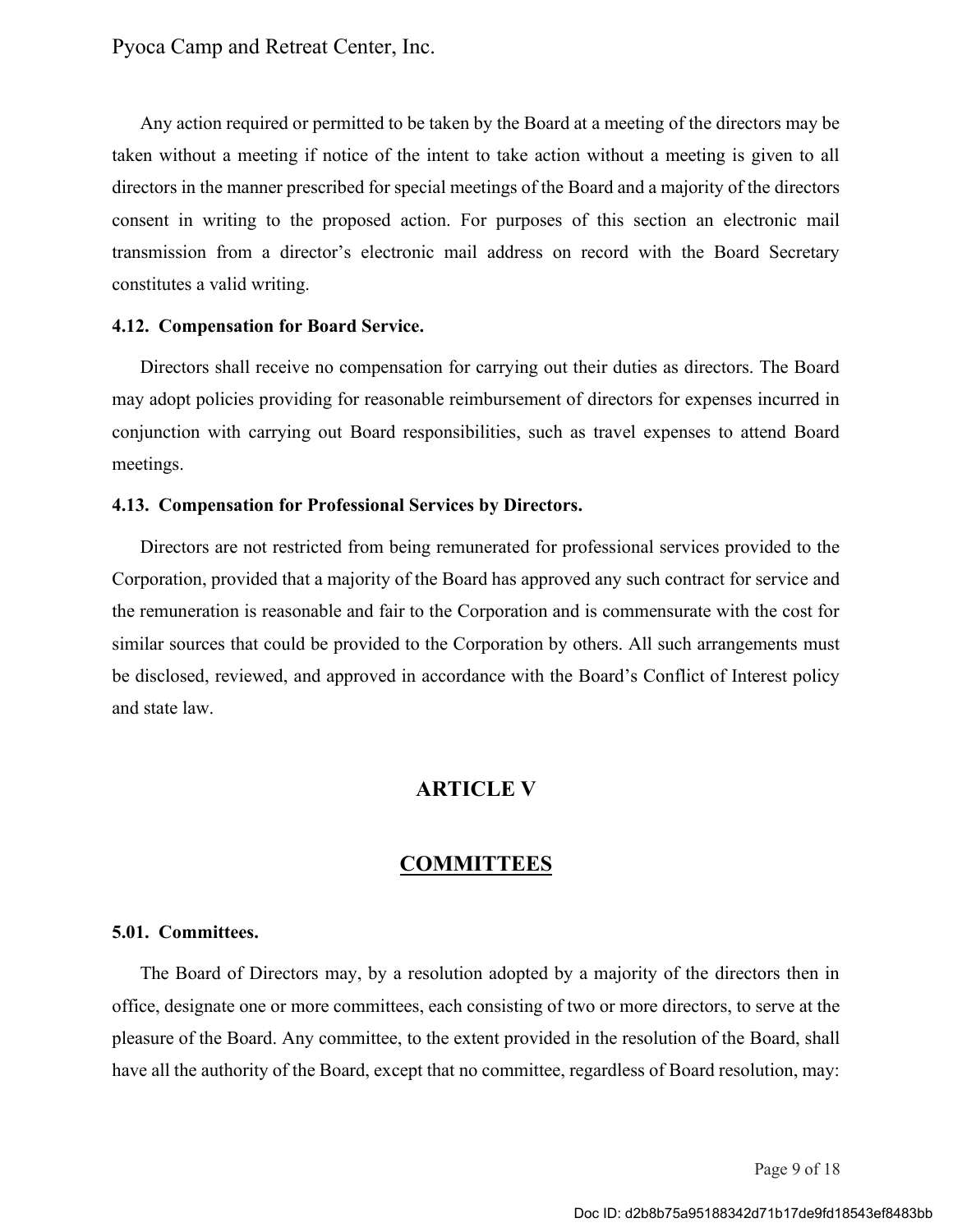- **a)** take any final action on matters which require approval of a majority of the Board; or
- **b)** fill vacancies on the Board of Directors or on any committee which has the authority of the Board; or
- **c)** amend or repeal these Bylaws or adopt new Bylaws; or
- **d)** amend or repeal any resolution of the Board of Directors which by its express terms is not so amendable or repeal-able; or
- **e)** appoint any other committees of the Board of Directors or the members of these committees; or
- **f)** expend Corporation funds to support a nominee for director; or
- **g)** approve any transaction
	- i. to which the Corporation is a party and one or more directors have a material financial interest; or
	- ii. between the Corporation and one or more of its directors or between the Corporation and any person in whom one or more of its directors have a material financial interest; or
- **h)** bind the Corporation to any contract valued at more than \$500.00; or
- **i)** dispose of any asset of the Corporation.

#### **5.02. Meetings and Action of Committees.**

Meetings and action of the committees shall be governed by, and held and taken in accordance with, the provisions of Article IV of these Bylaws concerning meetings of the directors, with such changes in the context of those Bylaws as are necessary to substitute the committee and its members for the Board of Directors and its members, except that the time for regular meetings of committees may be determined either by resolution of the Board of Directors or by resolution of the committee.

Special meetings of the committees may also be called by resolution of the Board of Directors. Notice of special meetings of committees shall also be given to any and all alternate members, who shall have the right to attend all meetings of the committee. Minutes shall be kept of each

Page 10 of 18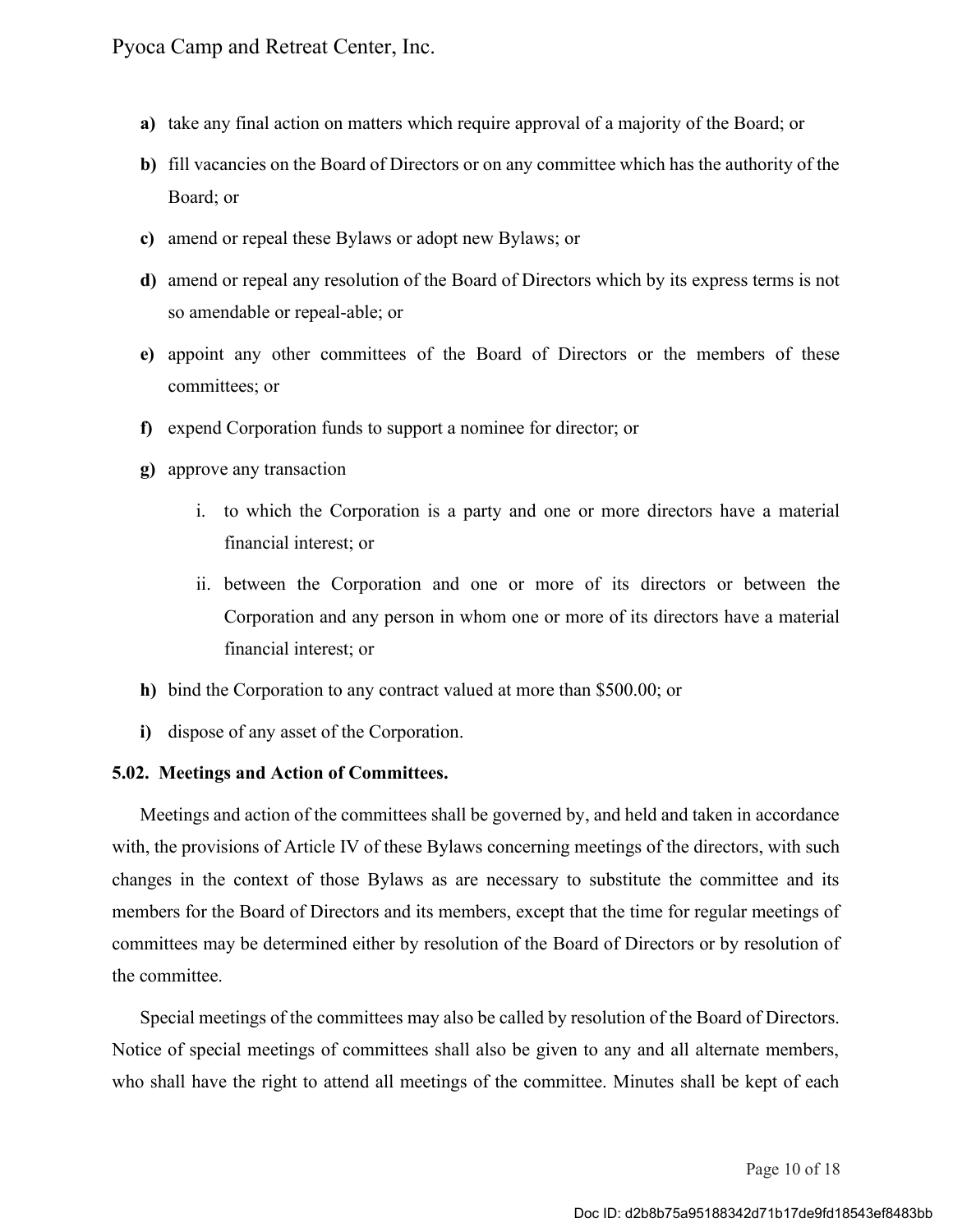meeting of any committee and shall be filed with the corporate records consistent with the provisions of sections 6.07 and 8.01. The Board of Directors may adopt rules for the governing of the committees not inconsistent with the provisions of these Bylaws.

## **ARTICLE VI**

## **OFFICERS**

#### **6.01. Board Officers.**

The officers of the Corporation shall be the President, Vice President, Secretary, and Treasurer, all of whom shall be chosen by, and serve at the pleasure of, the Board of Directors. Each Board officer shall have the authority and shall perform the duties set forth in these Bylaws, or by resolution of the Board, or by direction of an officer authorized by the Board to prescribe the duties and authority of other officers. The Board may also appoint additional Vice Presidents and such other officers as it deems expedient for the proper conduct of the business of the Corporation, each of whom shall have such authority and shall perform such duties as the Board of Directors may determine. One person may hold two or more Board offices, but no Board officer may act in more than one capacity where action of two or more officers is required.

#### **6.02. Eligibility.**

To be eligible for election and to serve as an officer, one must be a director of the Corporation.

#### **6.03. Term of Office.**

Each officer shall serve a one-year term of office and may not serve more than three consecutive terms of office. Unless unanimously elected by the board at the end of his/her three year terms, or to fill a vacancy in an officer position, each Board officer's term of office shall begin upon the adjournment of the Board meeting at which elected and shall end upon the adjournment of the Board meeting during which a successor is elected.

#### **6.04. Removal and Resignation.**

The Board of Directors may remove an officer at any time, with or without cause. The process

Page 11 of 18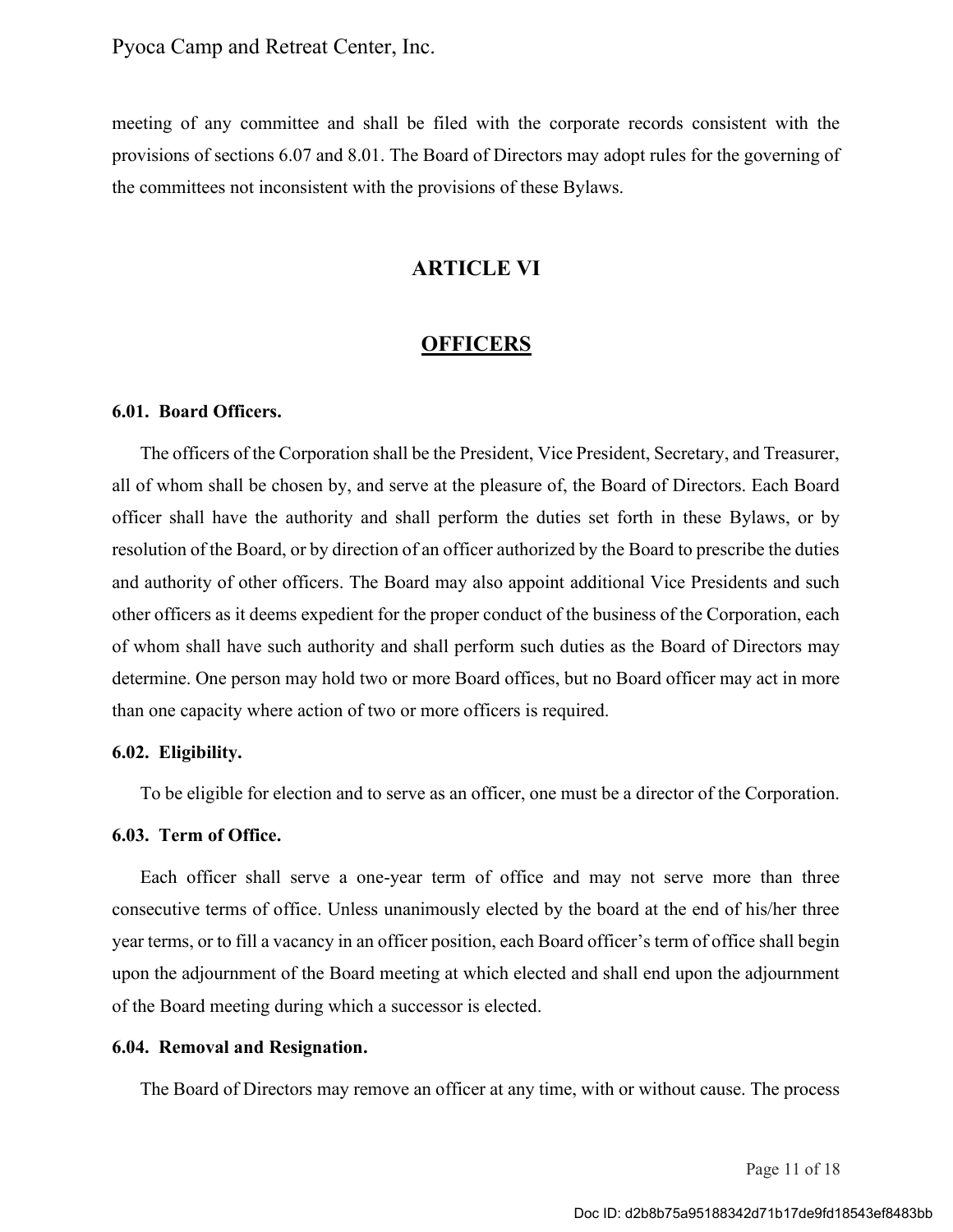set forth in section 4.08. shall be followed for removal of an officer. Any officer may resign at any time by giving written notice to the Corporation without prejudice to the rights, if any, of the Corporation under any contract to which the officer is a party. Any resignation shall take effect at the date of the receipt of the notice by the President or Vice President of the Board, or at any later time specified in the notice. The acceptance of the resignation shall not be necessary to make it effective.

#### **6.05. Board President.**

The Board President shall be the chief volunteer officer of the Corporation. The President shall lead the Board of Directors in performing its duties and responsibilities, including, if present, presiding at all meetings of the Board, and shall be an ex-officio member of all committees of the Board, and perform all other duties incident to the office or properly required by the Board of Directors.

#### **6.06. Vice President.**

In the absence or disability of the Board President, the Vice President designated by the Board of Directors shall perform the duties of the Board President. When so acting, the Vice President shall have all the powers of and be subject to all the restrictions upon the Board President. The Vice President shall have such other powers and perform such other duties prescribed for them by the Board of Directors or the Board President. The Vice President shall normally accede to the office of Board President upon the completion of the Board President's term of office.

#### **6.07. Secretary.**

The Secretary shall maintain all records of the Corporation as described in section 8.01 of these Bylaws. The Secretary shall ensure that minutes of all meetings and actions of the Board and its committees are taken, approved, and maintained. The Secretary shall direct all committees to take minutes and the minutes of all committees shall become records of the Board. All minutes shall state the date, time, and place that it was held; the attendance at the meeting; any excused absences for the meeting; and such other information as shall be necessary to determine the actions taken and whether the meeting was held in accordance with applicable laws and these Bylaws. The minutes shall be handwritten or typed and may be stored in electronic format. All minutes shall be approved at the entity's next regular meeting.

Page 12 of 18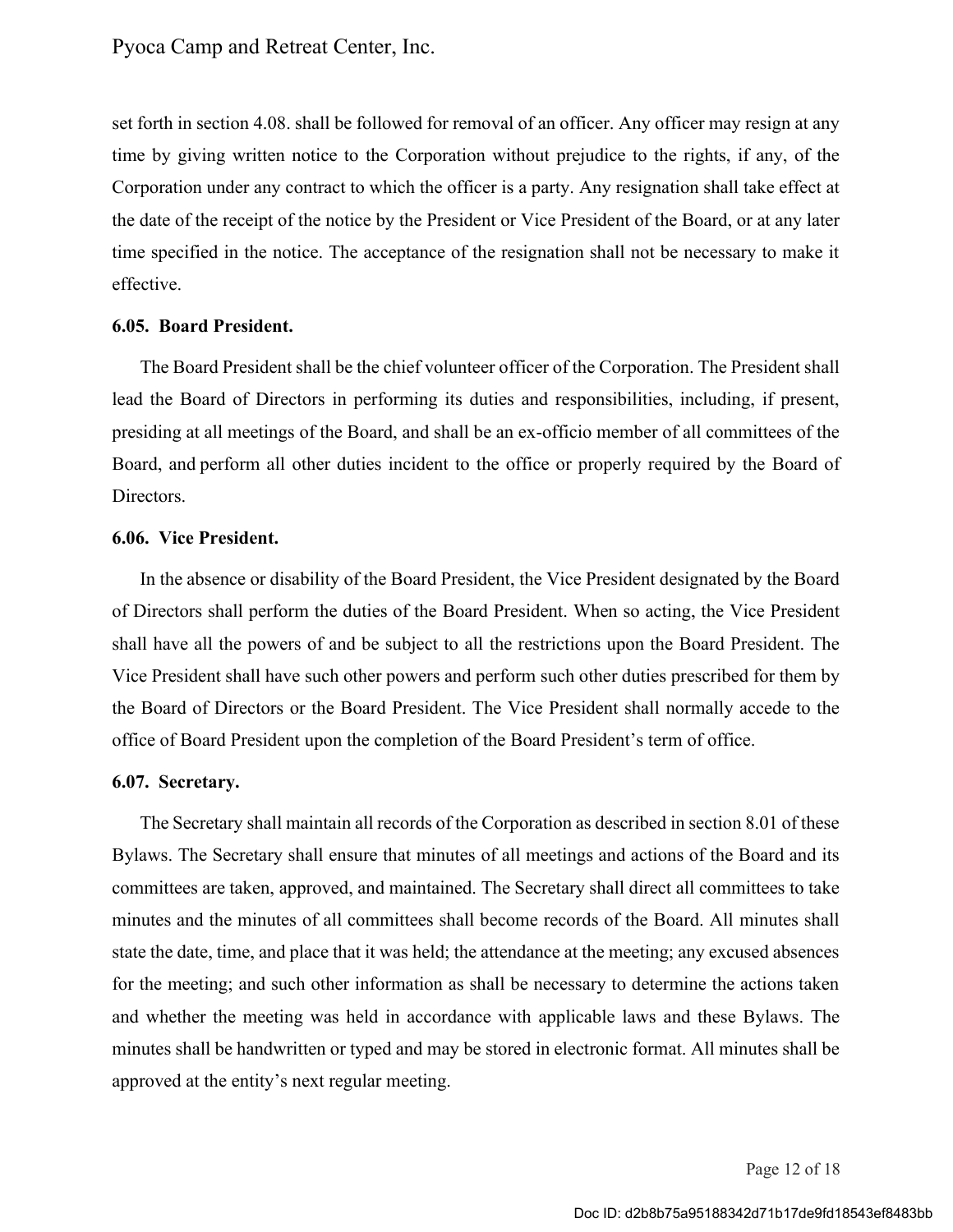The Secretary shall cause notice to be given of all meetings of the Board. Committees shall be responsible for issuing notices of their meetings consistent with these Bylaws. The Secretary shall maintain current and complete contact information for every director, officer, and senior staff member of Pyoca. The Secretary shall have such other powers and perform such other duties as may be prescribed by the Board of Directors or the Board President. The Secretary may appoint, with approval of the board, a director to assist in performance of all or part of the duties of the Secretary.

#### **6.08. Treasurer.**

The Treasurer shall be the lead director for oversight of the financial condition and affairs of the Corporation. The Treasurer shall oversee and keep the Board informed of the financial condition of the Corporation and of audit or financial review results. In conjunction with other directors or officers, the Treasurer shall oversee budget preparation and shall ensure that appropriate financial reports, including an account of major transactions and the financial condition of the Corporation, are made available to the Board of Directors on a timely basis or as may be required by the Board. The Treasurer shall perform all duties properly required by the Board of Directors or the Board President. The Treasurer may appoint, with approval of the Board, a qualified fiscal agent or member of the staff to assist in performance of all or part of the duties of the Treasurer.

#### **6.09. Head of Staff.**

The Head of Staff of Pyoca shall serve as the chief executive officer of the Corporation and shall be responsible to the Board for the administration of business affairs and assets of the Corporation and for the employment and supervision of all other employees and volunteer personnel of the Corporation. The Head of Staff shall not be a member of the Board but shall attend all meetings thereof and shall have the privilege of the floor without vote. The Head of Staff (or a staff member whom he/she designates) shall also serve as an ex-officio member of all committees of the Board, attending meetings as he/she and the committee chair determine is useful with the privilege of the floor without vote.

#### **6.10. Non-Director Officers.**

The Board shall, upon the recommendation of the Head of Staff, elect such other senior officers

Page 13 of 18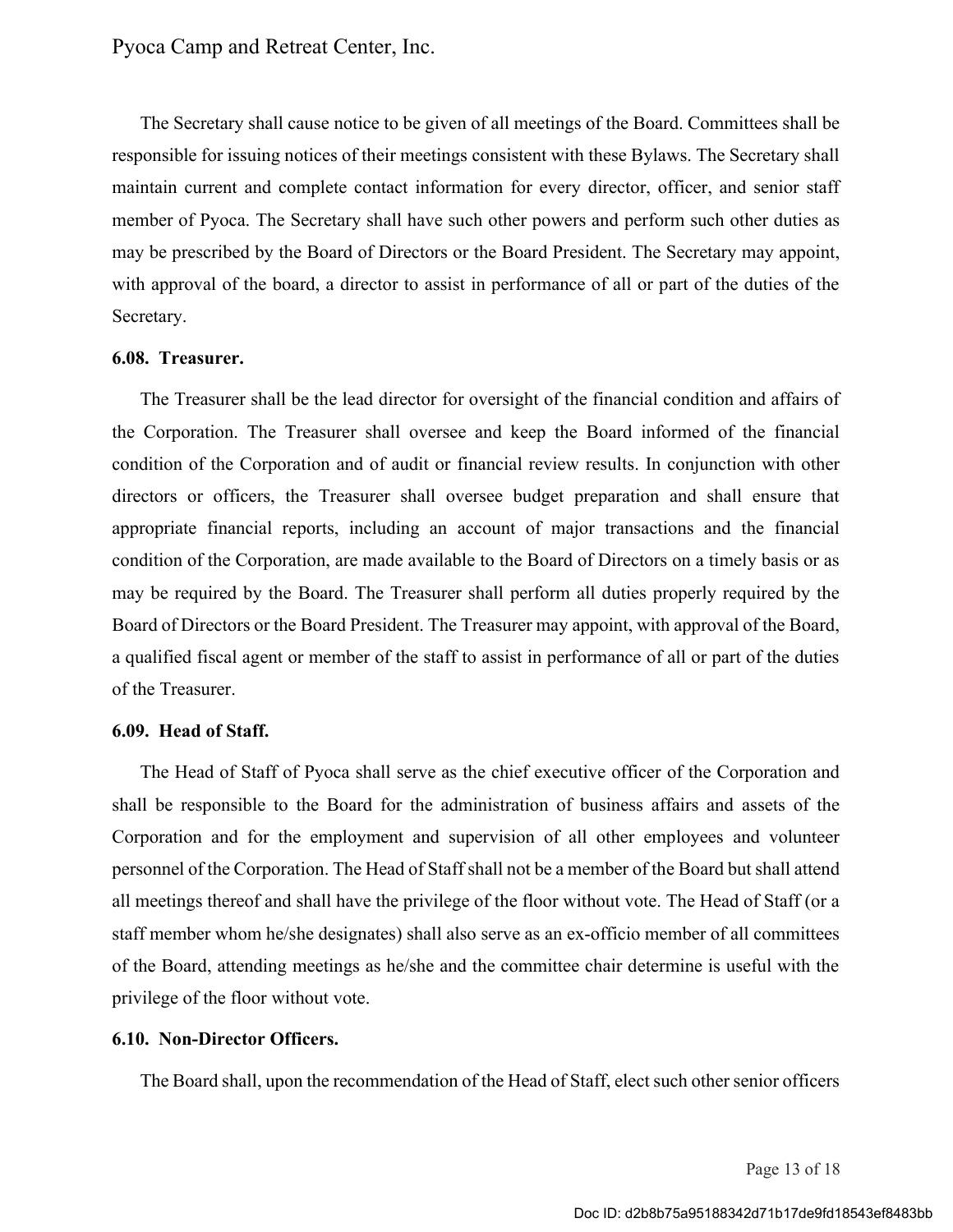deemed essential for management of the Corporation and/or required by law. The Board in conjunction with the Head of Staff shall determine the title, duties, and compensation of such other senior officers.

## **ARTICLE VII**

## **INSURANCE AND INDEMNIFICATION**

#### **7.01. Corporate Indemnification.**

Except as stated otherwise below in part 7.02, the Corporation shall indemnify its officers and directors, whether current or former, who have served at its request or by election of its directors, against any expense, action, suit, or proceeding in which any of them is made a party by reason of having been an officer or director of the Corporation, except in relation to any matter in which: (i) he or she shall be adjudged in such suit, action, or proceeding to be liable for willful misconduct in the performance of duty; or (ii) any such matter shall be resolved or settled predicated on the existence of such liability (the foregoing being "Indemnitees"). The Corporation shall pay the reasonable expenses, including legal costs and attorneys' fees, of such Indemnitees consistent with the Indiana Nonprofit Corporation Act of 1991, as amended (the "Act"). The indemnification herein provided shall not be deemed exclusive of any other right to which anyone seeking indemnification may be entitled under any agreement or otherwise, both as to action in his/her official capacity or to action in any other office or capacity while holding such office.

#### **7.02. Exceptions to Indemnification**.

No person, regardless of office, position, or capacity, shall be indemnified in relation to any matter: (i) in which he or she shall be adjudged in such suit, action, or proceeding to be liable for any matter involving sexual misconduct as defined under the Book of Order of the Presbyterian Church (U.S.A.) or Indiana law; or (ii) in any matter that is resolved or settled predicated on the existence of such liability. No person, regardless of office, position, or capacity, whether an Indemnitee or otherwise, shall have any claim or cause of action against the Corporation for the failure to purchase and maintain insurance or insurance in an amount insufficient to meet

Page 14 of 18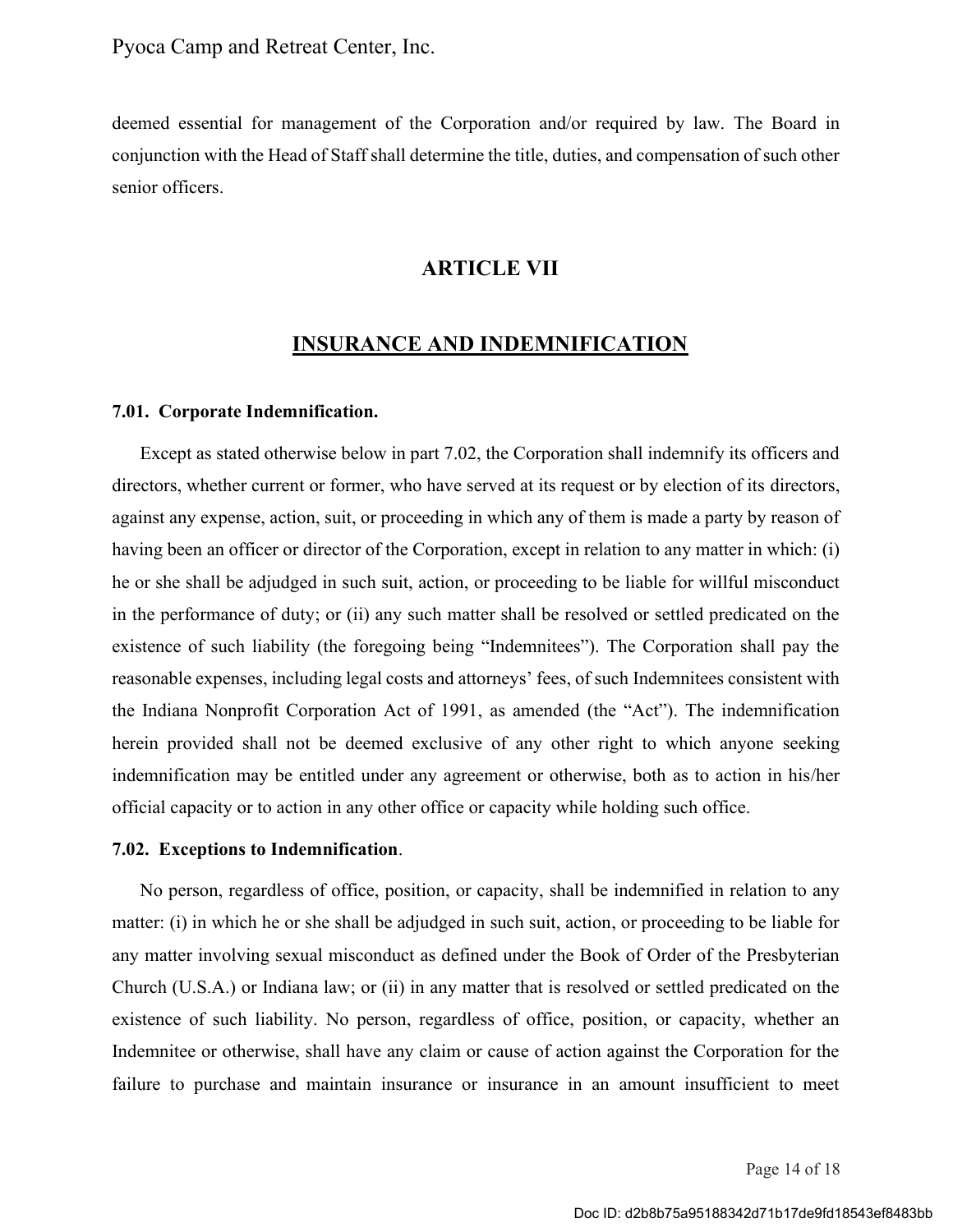indemnification needs.

#### **7.03. Insurance.**

The Corporation shall purchase and maintain insurance on behalf of any Indemnitee or other person against any liability against and incurred by it or any Indemnitee or other person to the extent that the Corporation would have the power to grant indemnity under these Bylaws, the Act, or the laws of the State of Indiana.

## **ARTICLE VIII**

## **MISCELLANEOUS**

#### **8.01. Books and Records.**

The Corporation, through its Secretary, shall keep correct and complete books and records of account and shall keep minutes of the proceedings of all meetings of its Board of Directors, a record of all actions taken by the Board of Directors without a meeting, and a record of all actions taken by committees of the Board. In addition, the Corporation shall keep a copy of the Corporation's Articles of Incorporation and Bylaws as amended to date. The Corporation shall keep and store all records in a suitable location.

#### **8.02. Fiscal Year.**

The fiscal year of the Corporation shall be from January 1 to December 31 of each year.

#### **8.03. Conflict of Interest.**

The Board shall adopt and periodically review a Conflict of Interest policy to protect the Corporation's interest when it is contemplating any transaction or arrangement which may benefit any director, officer, employee, or member of a committee with Board-delegated powers.

#### **8.04. Non-Discrimination Policy.**

The officers, directors, committee members, and employees of Pyoca shall be selected entirely on a nondiscriminatory basis with respect to race, color, national origin, sex, age, disability, political beliefs, gender preference, sexual orientation, marital status, or financial status. Pyoca

Page 15 of 18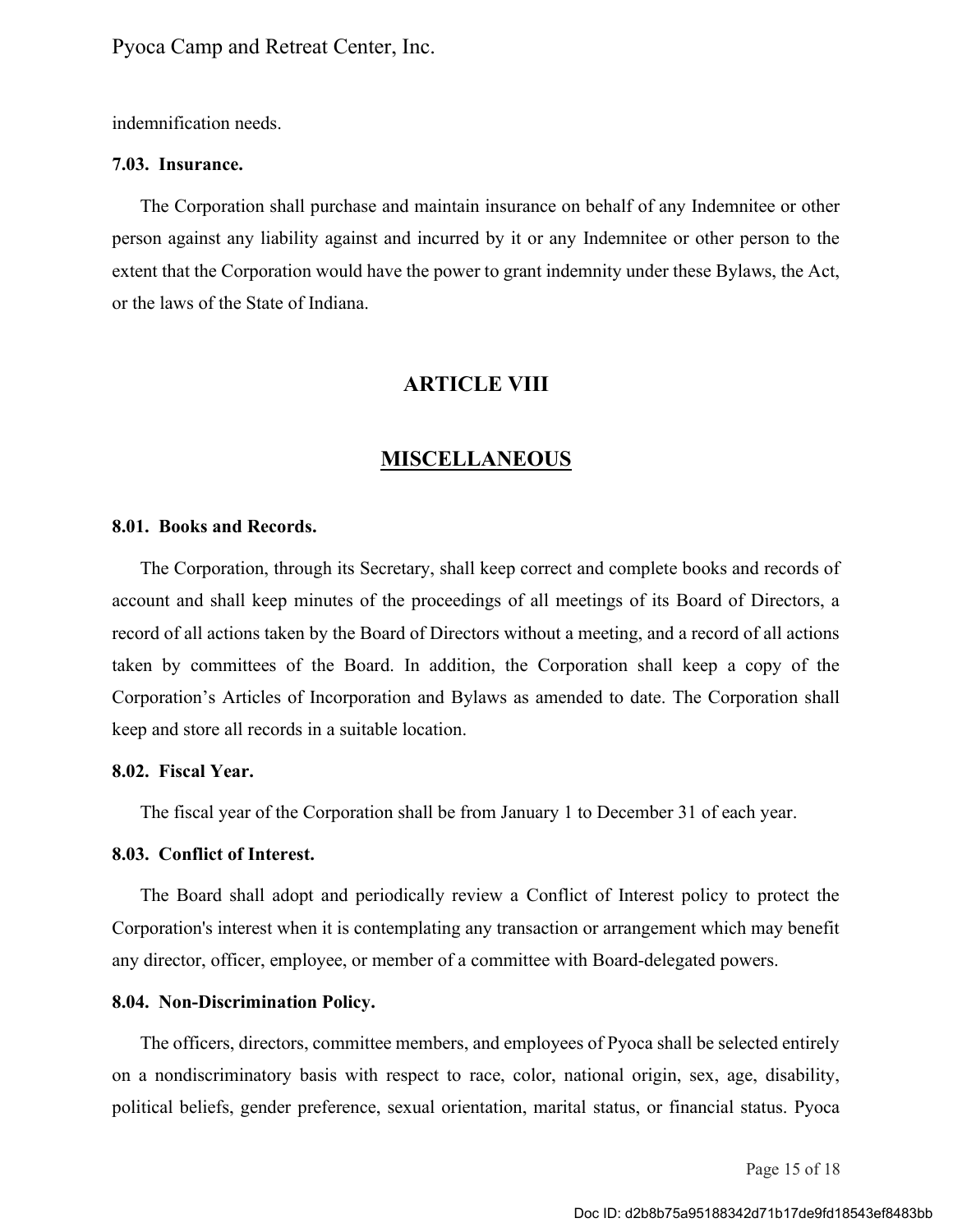prohibits discrimination in its programs on the basis of race, color, national origin, sex, age, disability, political beliefs, gender preference, sexual orientation, marital status, or financial status. This policy applies to all who participate in Pyoca activities, and anyone who participates in Pyoca activities whether as staff, guest, parent, or camper shall agree to abide by this policy.

## **ARTICLE IX**

## **DISTRIBUTION UPON DISSOLUTION**

#### **9.01 Distribution Upon Dissolution.**

If at any time the Corporation is formally dissolved, declares bankruptcy, or has a receiver appointed, its real and personal assets remaining after provision for payment of valid debts and liabilities shall be distributed to the Presbytery of Whitewater Valley or its successor organization within the Presbyterian Church (U.S.A.), or, if such organizations no longer exist, or if such organizations choose not to accept the transfer of the assets and property, each shall be distributed in the manner described in Section 9.01(a) through (c) *infra*.

- **a)** Any assets lawfully available for distribution shall be distributed to one or more qualifying organizations described in Section 501(c)(3) of the 1986 Internal Revenue Code (or described in any corresponding provision of any successor statute), which organization or organizations have a charitable purpose which is consistent with the mission and purpose of Pyoca.
- **b)** The selection of the receiving organization(s) shall be made by a majority vote of the remaining members of the Board of Directors. In the event that there is not agreement as to how and to whom the remaining property and assets of the Corporation shall be distributed, the Corporation may file a verified petition in equity in a court of proper jurisdiction, which verified petition shall contain such statements as reasonably indicate the applicability of this section. The court, upon a finding that this section is applicable, shall select the qualifying organization or organizations to receive the assets to be distributed, giving preference, if practicable, to one or more organizations located within

Page 16 of 18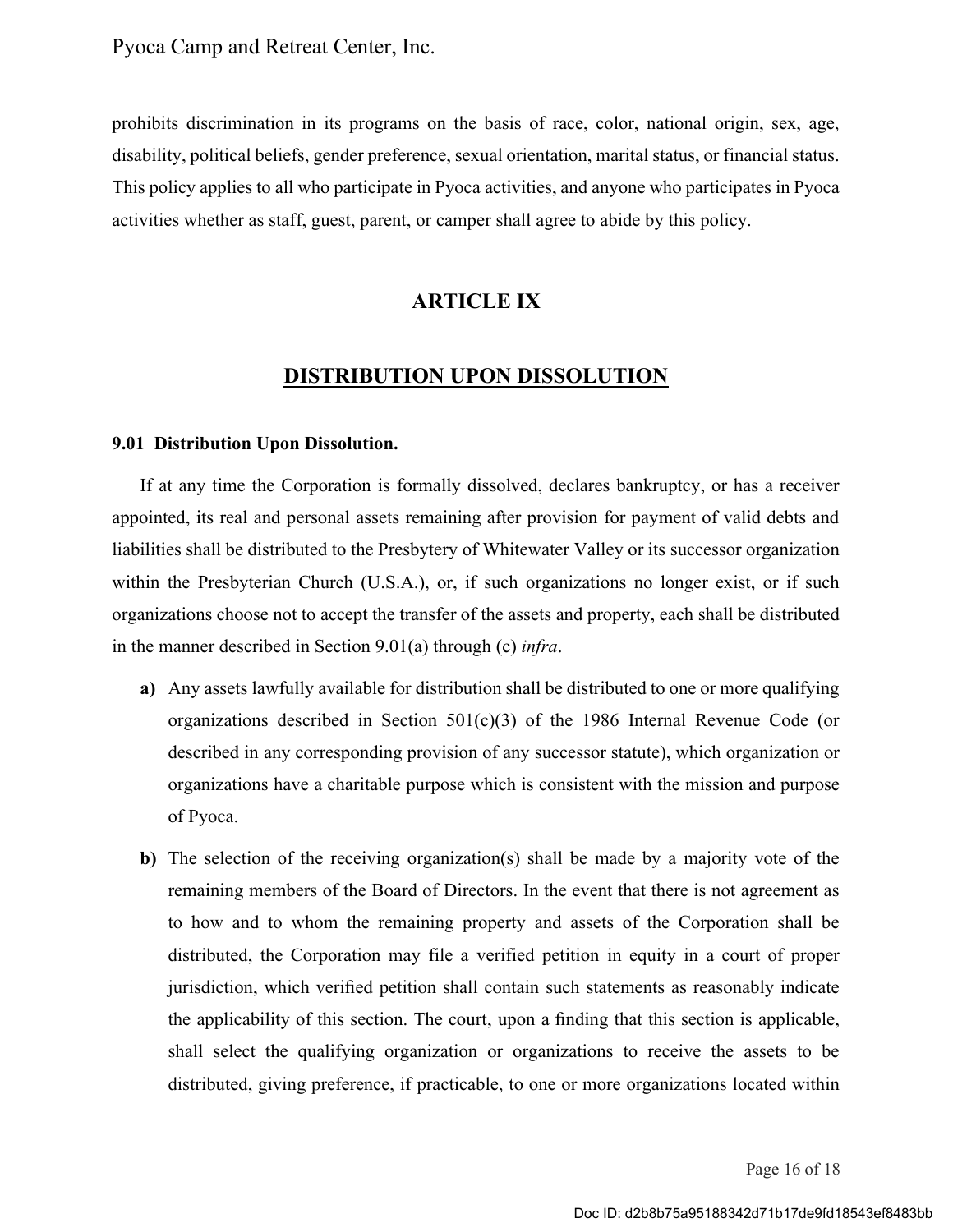the State of Indiana whose mission and purpose are consistent with those of Pyoca.

- **c)** In the event that the court shall find that this section is applicable but that there is no qualifying organization known to it which has a charitable purpose, which, at least generally, includes a purpose similar to the Corporation, then the court shall direct the distribution of its assets lawfully available for distribution to the Treasurer of the State of Indiana to be added to the general fund.
- **d)** The provisions of this Article may not be amended, repealed, or altered in whole or in part.

# **ARTICLE X**

## **AMENDMENT OF BYLAWS AND ARTICLES OF INCORPORATION**

#### **10.01. Amendment of the Bylaws.**

With the exception of Article IX, other provisions of these Bylaws may be amended, altered, repealed, or restated by a vote of the majority of the Board of Directors then in office at a meeting of the Board, provided, however;

- **a)** that no amendment shall be made to these Bylaws which would cause the Corporation to cease to qualify as an exempt corporation under Section  $501(c)(3)$  of the Internal Revenue Code of 1986, or the corresponding section of any future Federal tax code; and
- **b)** that an amendment does not affect the voting rights of Directors. An amendment that does affect the voting rights of Directors requires ratification by a two-thirds vote of a quorum of Directors at a Board meeting; and
- **c)** that all amendments shall be consistent with the Articles of Incorporation; and
- **d)** that before any proposal to amend, alter, repeal, or restate any provision of these Bylaws shall be presented to the Board, the proposal shall be provided in writing to each Director with the notice for the meeting at which the proposal will be considered. No vote to adopt the proposal may be taken at that meeting, but a vote to adopt the proposal may be taken at the next regular meeting of the Board.

Page 17 of 18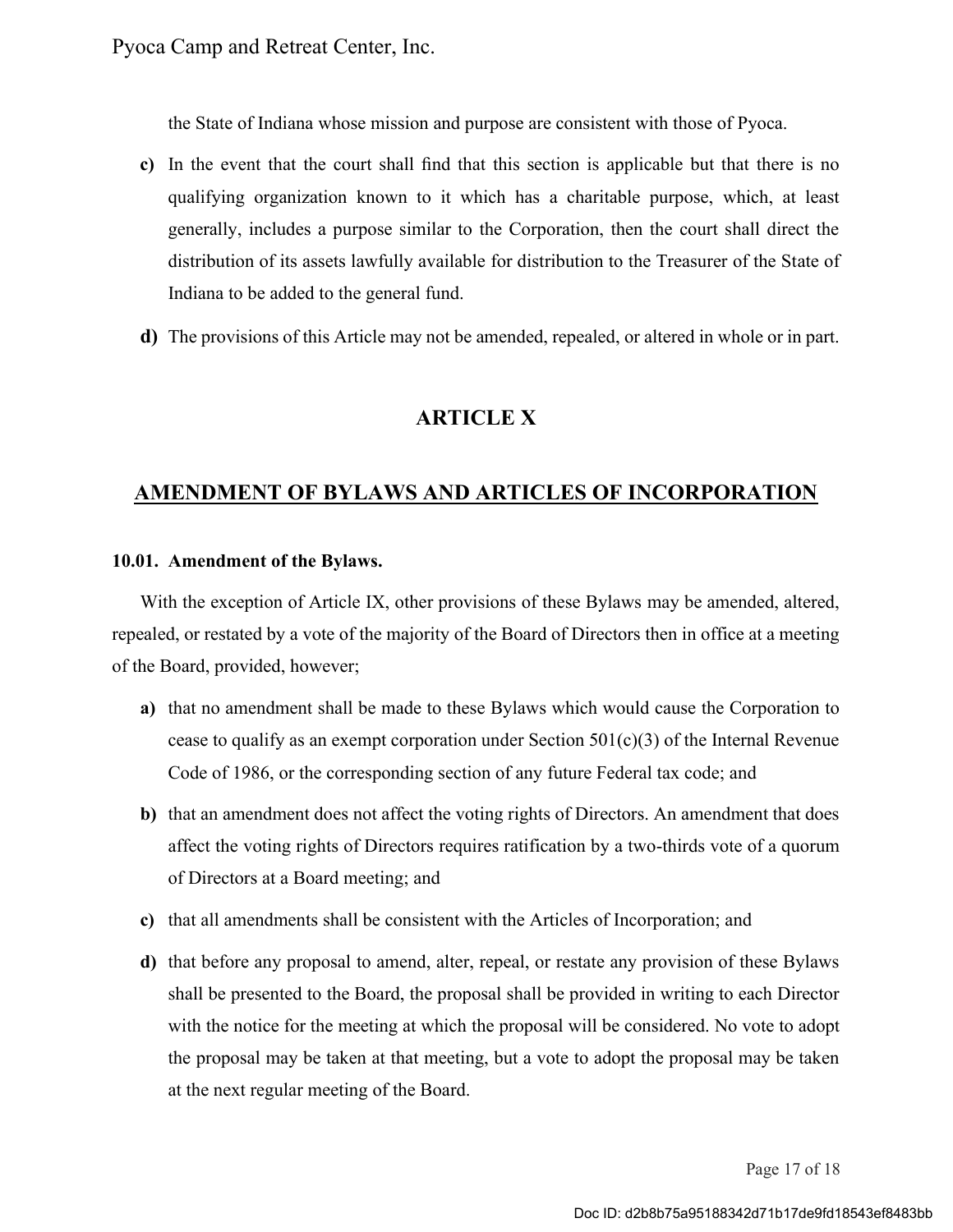## **10.02 Amendment of the Articles of Incorporation.**

Any proposal to amend, alter, or restate any provision of the Articles of Incorporation for the Corporation shall be provided in writing to each Director with the notice for the meeting at which the proposal will be considered. No vote to adopt the proposal may be taken at that meeting, but a vote to adopt the proposal may be taken at the next regular meeting of the Board. Any amendment to the Articles of Incorporation will require approval of two-thirds of the Directors then serving to be adopted.

# **CERTIFICATE OF ADOPTION OF BYLAWS**

I do hereby certify that the above stated Bylaws of the Corporation were approved by the Corporation's Board of Directors on  $\frac{\text{August 14th, 2021}}{\text{August 14th, 2021}}$ , and constitute a complete copy of the Bylaws of the Corporation.

Carol Foulke

Carol Foulke, Secretary

Date: January 27th, 2022

Page 18 of 18